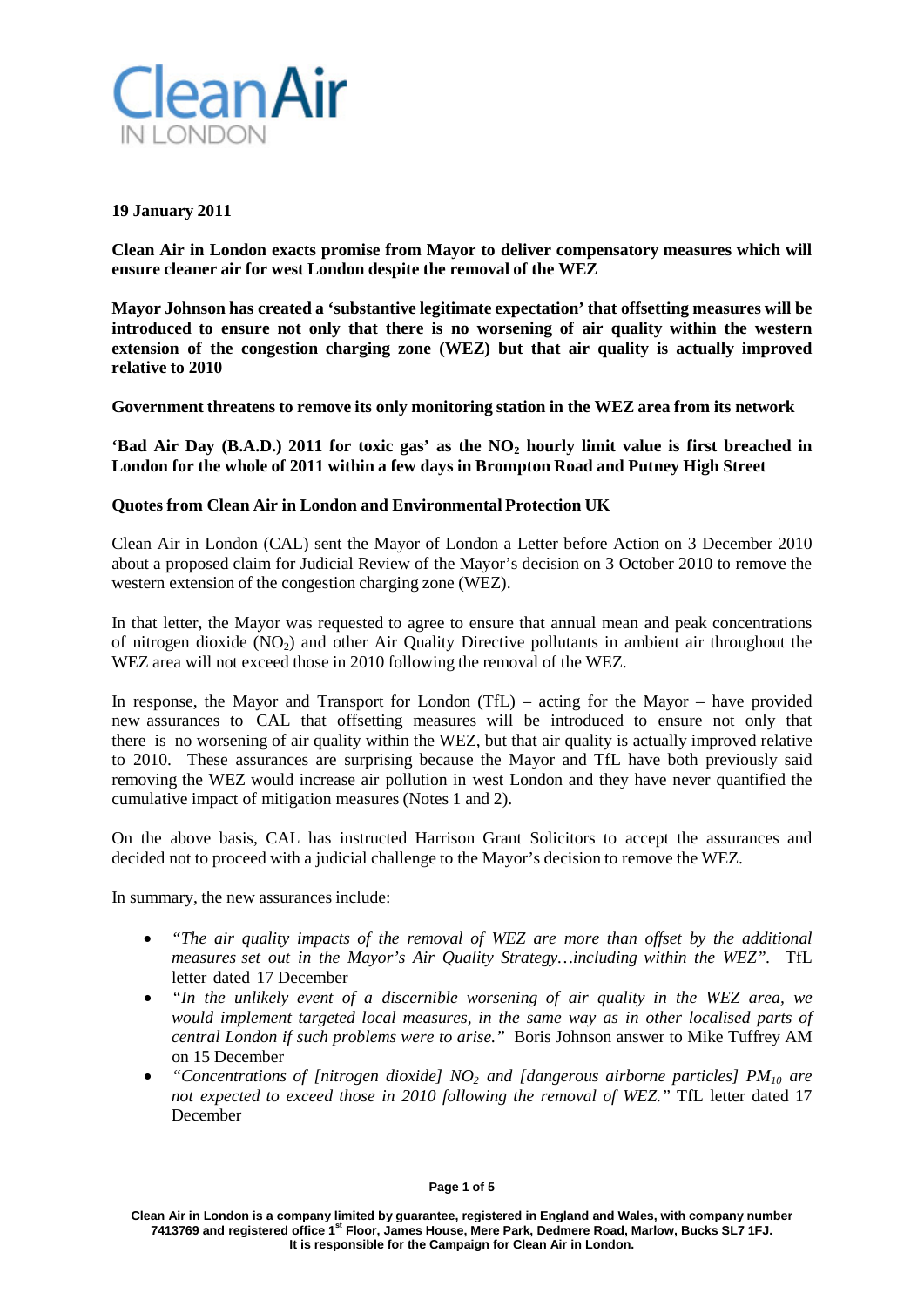

See also Note 1 for further details of the assurances received.

The Mayor's public commitment to reduce emissions in the WEZ area, and the statements in TfL's letter to CAL's solicitors, give rise to a 'substantive legitimate expectation' that offsetting measures will be introduced to ensure not only that is there no worsening of air quality within the WEZ area, but that air quality is actually improved relative to 2010 (see Note 3).

Note: The Harrison Grant letters dated 3 December 2010 and 14 January 2011 are available from CAL's website. CAL has no objection to TfL publishing its letter to CAL dated 17 December 2010.

# **Quotes:**

### James Grugeon, Chief Executive of Environmental Protection UK, said:

"We are pleased the Mayor has provided assurances that air quality in the Western Extension area will be 'no worse' than 2010 levels and indeed improve. Clean Air in London is to be be 'no worse' than  $2010$  levels and indeed improve. congratulated for extracting this commitment from him. We must remember though, the Mayor is replacing a tried and tested means of reducing air pollution in inner London (i.e. the Western Extension) with novel and untested measures in his Air Quality Strategy. We will therefore be keeping a close eye on air quality monitoring in the former Western Extension area to ensure that the Mayor's assertions are correct. Let's not forget, this is about protecting public health."

## Simon Birkett, Founder and Director of Clean Air in London, said:

"Clean Air in London (CAL) welcomes the promise from the Mayor of London that he will deliver compensatory measures which will ensure cleaner air for west London despite the removal of the western extension of the congestion charging zone (WEZ). It is very disappointing though to have had to fight for more than two and a half years to win a commitment to measures to offset backward steps on air quality.

"The Mayor's public commitment to reduce emissions in the WEZ area, and the statements in Transport for London's letter to CAL's solicitors, give rise to a 'substantive legitimate expectation' that offsetting measures will be introduced to ensure not only that there is no worsening of air quality within the WEZ area, but that air quality is actually improved relative to 2010.

"This case has shown that the Mayor cannot pursue seemingly populist policies unless he: complies fully with his statutory responsibilities including those to protect public health; and ensures that gains in one part of London are not achieved at the expense of another. To run a great city likes ours, the Mayor must be able to 'walk and chew gum at the same time'.

"CAL will be closely monitoring the relevant air pollutants at the three automatic monitoring stations within the WEZ area on the excellent London Air Quality Network i.e. Brompton Road, Cromwell Road and King's Road (see Note 4). CAL expects that action will be taken swiftly should the proposed measures fail to achieve the promised 'more than offsetting' effect on air pollution in the WEZ area and beyond.

"In that context it was surprising to see 'Bad Air Day (B.A.D.) 2011 for toxic gas' as the nitrogen dioxide ( $NO<sub>2</sub>$ ) hourly limit value was first breached in London for the whole of 2011 within a week in Brompton Road (and Putney High Street). The breach in Brompton Road, in even less time than

#### **Page 2 of 5**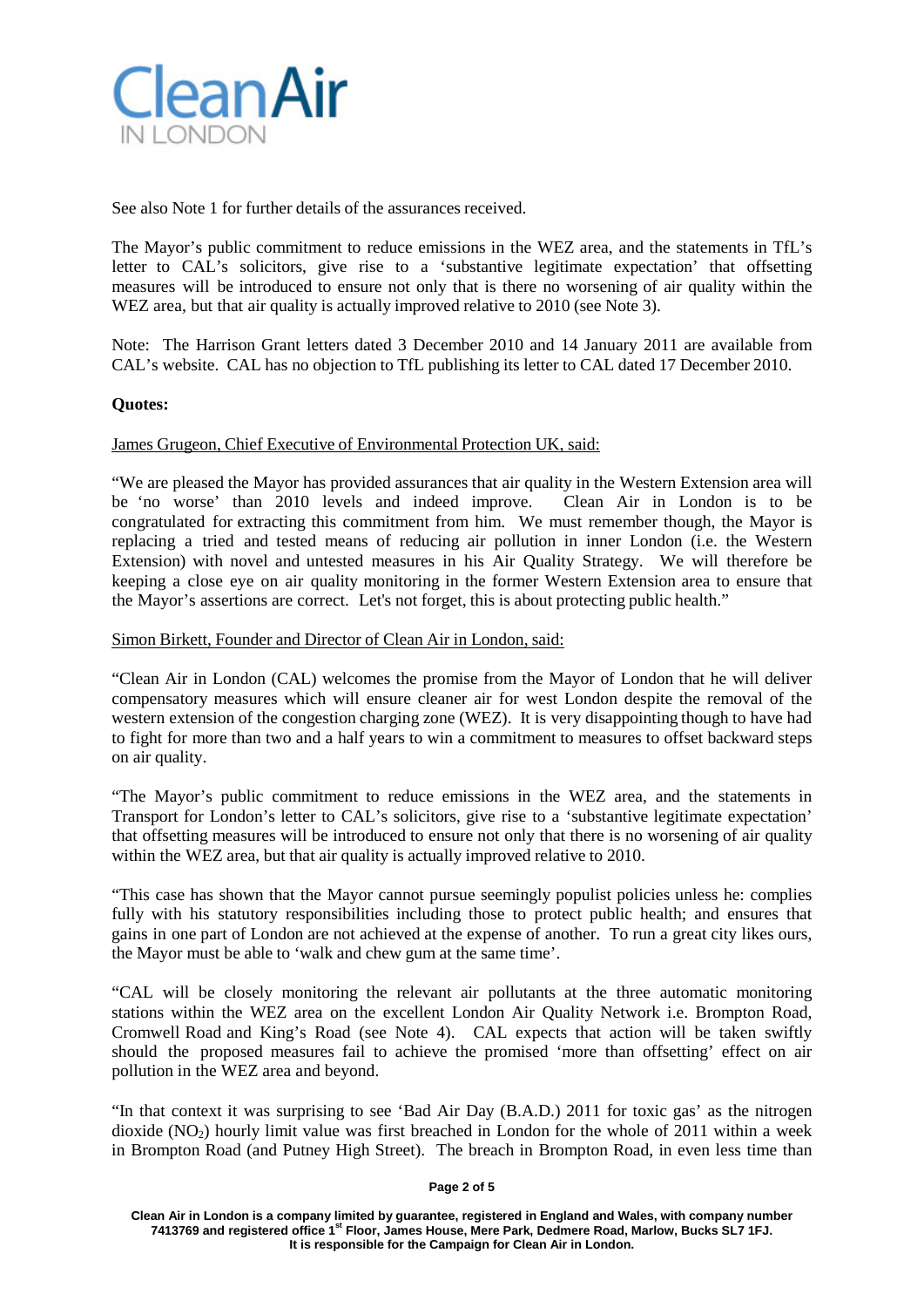

last year, suggests – at this earliest of stages – the Mayor may have some thinking to do to deliver on his assurances (see Note 5).

"In a separate but related development, it is disturbing the Government is threatening to remove its only monitoring station in the WEZ area, situated in Cromwell Road, from its national network during 2011.

Note: Details of the Government's intentions were obtained under the Freedom of Information Act and are available on the CAL website.

### **Notes:**

### 1. New assurances from the Mayor of London

The Mayor has given several assurances since receiving a Letter before Action from CAL on 3 December 2010. These include:

i. "The air quality impacts of the removal of WEZ are more than offset by the additional measures set out in the Mayor's Air Quality Strategy ("the MAQS") [published on 14 December 2010] to reduce emissions to air from road transport across London, including within the WEZ."

*Source: Transport for London letter to Harrison Grant Solicitors dated 17 December 2010*

ii. "The assessment of the removal of Western Extension Zone (WEZ) anticipates a small increase in emissions which is not expected to result in a significant impact on air quality concentrations. That assessment did not however consider the offsetting benefits of the measures set out in my Air Quality Strategy. The Strategy provides a wide range of measures which are targeted to improve air quality across London, *including within the WEZ*, through reducing emissions of NO<sub>x</sub> and  $PM_{10}$ . Tightening standards and bringing larger vans and minibuses into scope for the Low Emission Zone scheme, reducing emissions from the bus fleet, introducing taxi and private hire vehicle age limits, and tackling idling emissions from parked vehicles such as taxis and coaches will all assist. In the unlikely event of a discernible worsening of air quality in the WEZ area, we would implement targeted local measures, in the same way as in other localised parts of central London if such problems were to arise." CAL emphasis.

*Source: Answer from Boris Johnson to Mike Tuffrey AM dated 15 December 2010*

<http://www.london.gov.uk/mqt/public/question.do?id=34306>

iii. "Concentrations of [nitrogen dioxide]  $NO<sub>2</sub>$  and [dangerous airborne particles]  $PM<sub>10</sub>$  are not expected to exceed those in 2010 following the removal of WEZ."

*Source: Transport for London letter to Harrison Grant Solicitors dated 17 December 2010*

2. Examples of previous statements by the Mayor

### **Page 3 of 5**

**Clean Air in London is a company limited by guarantee, registered in England and Wales, with company number 7413769 and registered office 1st Floor, James House, Mere Park, Dedmere Road, Marlow, Bucks SL7 1FJ. It is responsible for the Campaign for Clean Air in London.**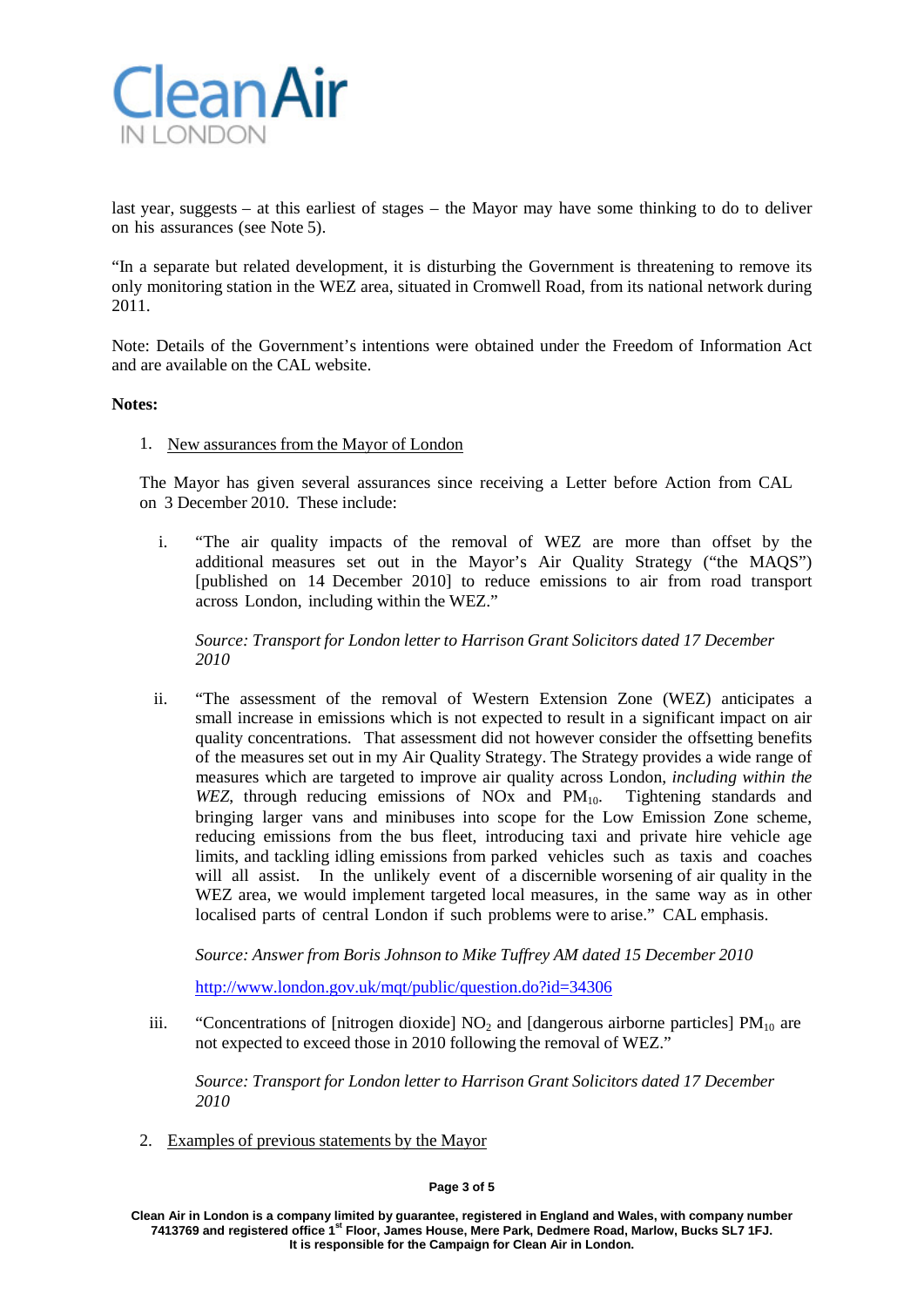

Draft Air Quality Strategy (28 March 2010 – 13 December 2010)

<http://www.london.gov.uk/sites/default/files/MAQSPublicConsultationStrategy.pdf>

"However any impacts on air quality are expected to be slight." (See page 61) Answer from Boris Johnson to Mike Tuffrey AM dated 9 June 2010

<http://www.london.gov.uk/mqt/public/question.do?id=31775>

"Based on TfL's modelling, the maximum percentage increase in annual mean  $PM_{10}$ concentrations on Brompton Road is predicted to be 3.6% occurring at the junction of Brompton Road and Knightsbridge."

Air Quality Strategy (14 December 2010)

<http://www.london.gov.uk/sites/default/files/Air%20Quality%20Strategy%20v3.pdf>

The Mayor's final Air Quality Strategy predicts a total average reduction in  $PM_{10}$  emissions for London of 13% between 2008 and 2011. (See Figure 5.1 on page 143)

Note: Emissions need to be reduced by about 10% to achieve a 5% reduction in concentrations.

3. Wikipedia – Description of 'substantive legitimate expectations'

[http://en.wikipedia.org/wiki/Legitimate\\_expectations](http://en.wikipedia.org/wiki/Legitimate_expectations)

4. London Air Quality Network: Air quality monitoring stations in the WEZ area

There are three automated air quality monitoring stations in the WEZ area. These are in Brompton Road, Cromwell Road and King's Road (in the Royal Borough of Kensington and Chelsea).

<http://www.londonair.org.uk/london/asp/default.asp>

Exceedences of the  $NO<sub>2</sub>$  hourly limit value in 2010 in Brompton, Cromwell and King's Roads:

[http://www.londonair.org.uk/london/asp/advstatsaqobjresults.asp?site1=KC3&site2=KC4&site3=](http://www.londonair.org.uk/london/asp/advstatsaqobjresults.asp?site1=KC3&site2=KC4&site3=KC2&site4=&sday=1&smonth=jan&syear=2010&Submit=View) [KC2&site4=&sday=1&smonth=jan&syear=2010&Submit=View](http://www.londonair.org.uk/london/asp/advstatsaqobjresults.asp?site1=KC3&site2=KC4&site3=KC2&site4=&sday=1&smonth=jan&syear=2010&Submit=View)

Annual mean concentrations of  $NO<sub>2</sub>$  in 2010 in Brompton, Cromwell and King's Roads:

[http://www.londonair.org.uk/london/asp/advstatsaqobjresults.asp?site1=KC3&site2=KC4&site3=](http://www.londonair.org.uk/london/asp/advstatsaqobjresults.asp?site1=KC3&site2=KC4&site3=KC2&site4=&sday=1&smonth=jan&syear=2010&Submit=View) [KC2&site4=&sday=1&smonth=jan&syear=2010&Submit=View](http://www.londonair.org.uk/london/asp/advstatsaqobjresults.asp?site1=KC3&site2=KC4&site3=KC2&site4=&sday=1&smonth=jan&syear=2010&Submit=View)

5. Breaches of the NO<sub>2</sub> hourly limit value in 2010 and 2011 in Brompton Road and Putney High Street 2010 (Brompton Road by 13 January; Putney High Street by 5 January)

[http://www.londonair.org.uk/london/asp/advstatsaqobjresults.asp?site1=KC3&site2=WA7&site3](http://www.londonair.org.uk/london/asp/advstatsaqobjresults.asp?site1=KC3&site2=WA7&site3=&site4=&sday=1&smonth=jan&syear=2010&Submit=View)

## **Page 4 of 5**

**Clean Air in London is a company limited by guarantee, registered in England and Wales, with company number 7413769 and registered office 1st Floor, James House, Mere Park, Dedmere Road, Marlow, Bucks SL7 1FJ. It is responsible for the Campaign for Clean Air in London.**